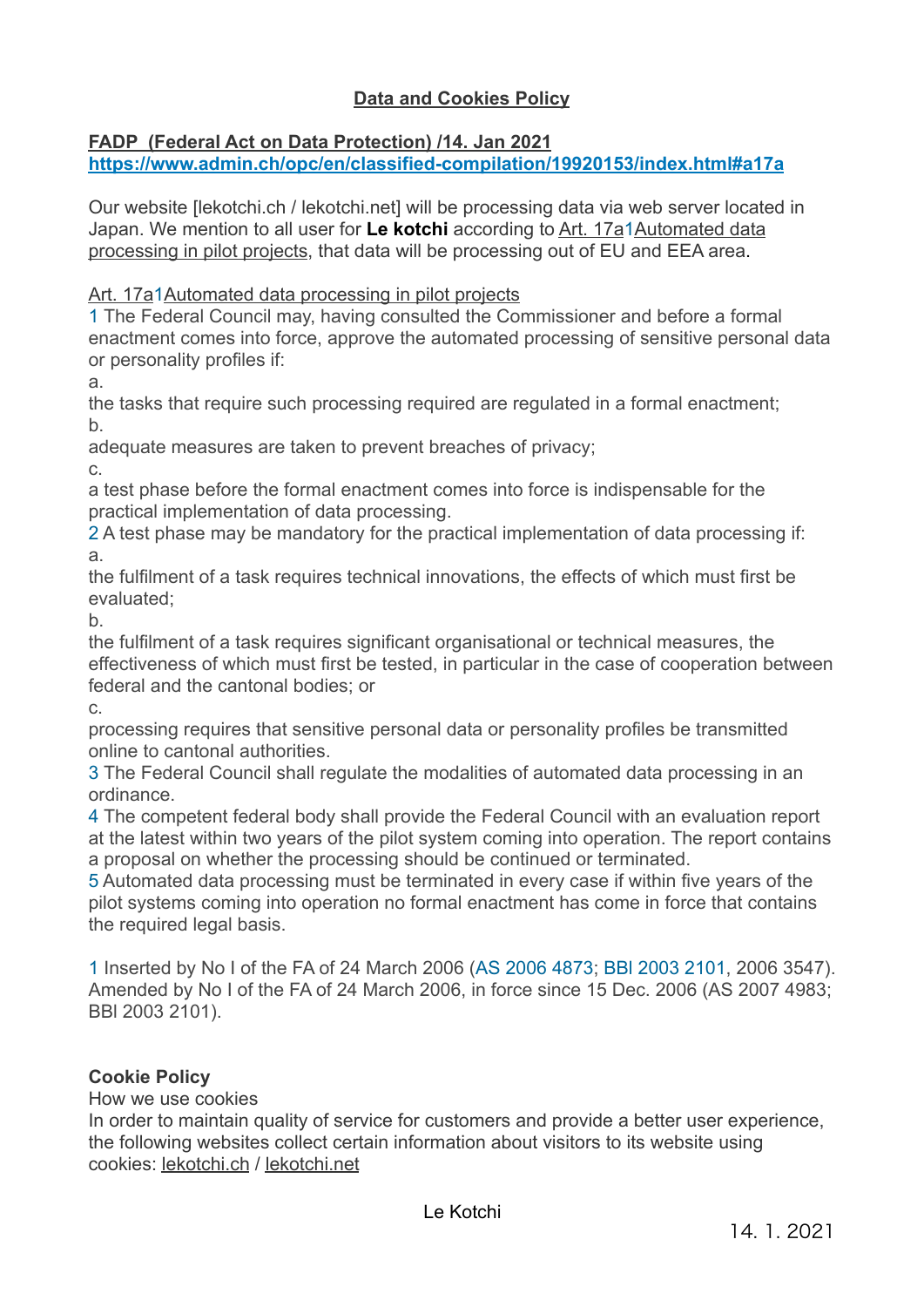A cookie is a small piece of information sent by a web server to a web browser, which enables the server to collect information back from the browser and help us to provide him/ her with the best possible experience.

We use our cookies to help us:

- Make our website work as you'd expect.
- Remember your settings during and between visits.
- Improve the speed/security of the site.
- Allow you to share pages with social networking services like Facebook.
- Continuously improve our website for you.
- Make our marketing more efficient.
- Remember if we have already asked you certain questions (for example if you declined to take a survey).
- Collect any personally identifiable information (without your express permission).
- Pass data to advertising networks.
- Pass personally identifiable data to third parties.
- Twitter Privacy Policy:<https://twitter.com/en/privacy>
- Facebook provides us with 'like' and 'send' buttons. Privacy Policy: [https://](https://www.facebook.com/about/privacy/) [www.facebook.com/about/privacy/](https://www.facebook.com/about/privacy/)
- Google is used for Google Map integration and Google Analytics. To opt out of being tracked by Google Analytics across all websites visit [https://tools.google.com/](https://tools.google.com/dlpage/gaoptout) [dlpage/gaoptout](https://tools.google.com/dlpage/gaoptout).
- Privacy Policy:<https://policies.google.com/privacy>
- YouTube powers some of the videos on our site.
- Privacy Policy: [https://www.youtube.com/static?&template=privacy\\_guidelines](https://www.youtube.com/static?&template=privacy_guidelines)
- Instagram Privacy Policy:<https://help.instagram.com/155833707900388>

We do not associate the data which we gather from these sites with any personally identifying information from any other source. If we do want to collect personally identifiable data through our websites, we will tell you. We will make it clear when we collect personal data and will explain what we intend to do with it.

You can learn more about all the cookies we use below.

Granting us permission to use cookies

If the settings on the software that you are using to view these websites (your browser) are adjusted to accept cookies we take this, and your continued use of our website, to mean that you are happy for us to use cookies.

Should you wish to remove or not use cookies from our site you can learn how to do this below, however doing so will probably mean that our site will not work as you would expect, or at all.

You will be asked again in no later than 365 days about your cookie preferences since the last time you were asked.

### **Turning cookies off**

You can usually switch cookies off by adjusting your browser settings to stop it from accepting cookies. Doing so however will likely limit the functionality of our website and a large proportion of other websites around the world as cookies are a standard part of most modern websites.

To learn how to change your setting of cookies, please visit [https://www.aboutcookies.org](https://www.aboutcookies.org/). Please note that, if you adjust the cookie settings for our website, this may prevent you from taking full advantage of our site afterwards.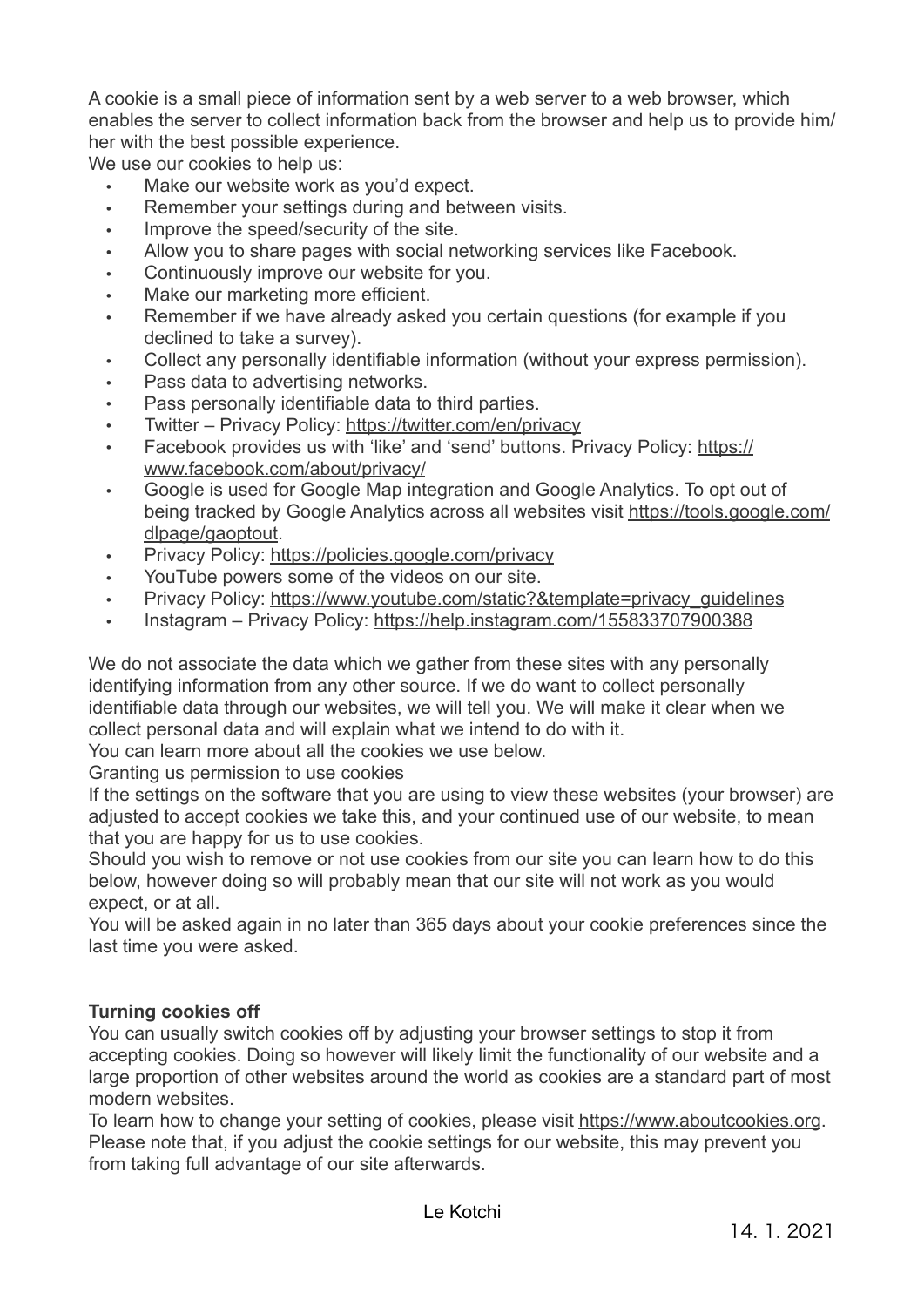### **Third party functions**

Our sites, like most websites, include functionality provided by third parties. A common example is an embedded YouTube video. Disabling these cookies may mean that the functions offered by these third parties will no longer work.

#### **Social Media**

We offer a share page widget on our web pages for Twitter, Facebook, YouTube and Instagram. This allows you, the visitor, to easily share information that you are interested in with your friends, family and social networks. These sites may set a cookie when you are logged into their services. We have no control or liability over these cookies set, so you should check with the relevant third party's cookie policy for more information.

#### **Google Maps**

This site uses the Google Maps map service via an API. It is operated by Google Inc., 1600 Amphitheatre Parkway, Mountain View, CA 94043, USA.

To use Google Maps, it is necessary to save your IP address. This information is generally transmitted to a Google server in the USA and stored there. The provider of this site has no influence on this data transfer.

The use of Google Maps is in the interest of making our website appealing and to facilitate the location of places specified by us on the website. This constitutes a justified interest pursuant to Art. 6 para.1 lit. f DSGVO.

Further information about handling user data, can be found in the data protection declaration of Google at [https://policies.google.com/privacy.](https://policies.google.com/privacy)

#### **Web Beacons**

Web beacons, which are also known as clear GIFs, web bugs or pixel tags, are often used in combination with cookies which may be included in the sites' web pages and e-mail messages. At organisation name, Web beacons allow us to count users who have visited certain pages and to generate statistics about how our site is used. They are not used to access personally identifiable information.

How do I opt out of online behavioural advertising?

There are a number of sites which can help you opt out of online behavioural advertising from the third-party advertising agencies that operate online behavioural advertising for website publishers.

You can opt out of a third-party vendor's use of cookies by visiting <http://www.networkadvertising.org/choices>.

#### **Links to other websites**

Our website may contain links to other websites of interest. However, once you have used these links to leave our site, you should note that we do not have any control over that other website.

For that reason we cannot be responsible for the protection and privacy of any information which you provide whilst visiting such sites and such sites are not governed by this privacy statement. You should exercise caution and look at the privacy statement applicable to the website in question.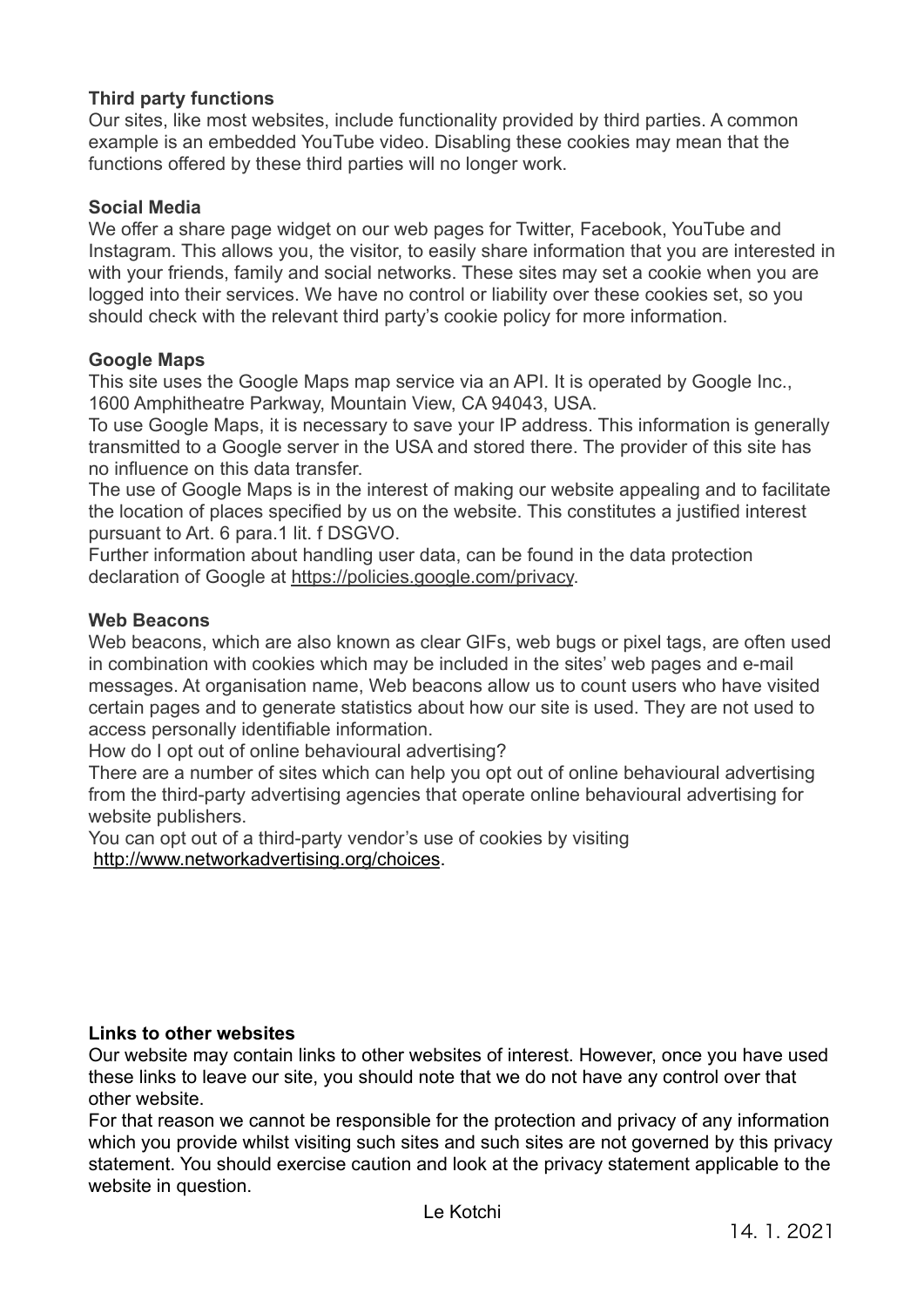### **What we collect**

We may collect and process the following data about you, you may supply this personally or we may collect this information from anyone acting on your behalf, such as parents or agents or referees:

Information that you provide by filling in our electronic forms. This includes information provided at the time of registering to use our site, subscribing to our service or requesting further services.

Information that you provide by completing any paper application form or information request in including copies of written or printed documents you supply to support your application.

Communication we have with you which you provide when you get in touch with us. Other information relevant to customer surveys and/or offers.

Details of your visits to our website including, but not limited to, traffic data, location data, weblogs, operating system, browser usage, the resources that you access and other communication data.

#### **Where we store and use your personal data**

The data that we collect from you will be primarily stored in our own secure data centres in the European Economic Area ("EEA"), it may also be shared between the partner companies and staff as appropriate and as necessary to meet the needs of our business and to deliver you service.

The data may also be transferred to, and stored at, destinations outside the EEA. It may also be processed by staff operating outside the EEA who work for us, one of our subsidiary companies or for one of our suppliers or web agents.

The data may also be used to meet our regulatory, legal, inspection or compliance responsibilities. By submitting your personal data, you agree to this transfer, storage or processing by Le Kotchi. We will take all steps reasonably necessary to ensure that your data is treated securely and in accordance with this privacy policy.

We will use the personal information you have provided for:

- Providing services and goods to you or your companies.
- Internal record keeping e.g. to raise your invoice and to process your orders.
- In order to improve our products and services.
- Sending you communications by post, telephone or electronic means in order to inform you of other products, services or events related to Le Kotchi, which may include e-mails containing relevant news or competitions from our sponsors.
- Asking you to participate in surveys and market research.

#### **How long we keep your data**

We will only retain your personal data for as long as necessary to fulfil the purposes we collected it for, including for the purposes of satisfying any legal, accounting, or reporting requirements.

To determine the appropriate retention period for personal data, we consider the amount, nature, and sensitivity of the personal data, the potential risk of harm from unauthorised use or disclosure of your personal data, the purposes for which we process your personal data and whether we can achieve those purposes through other means, and the applicable legal requirements.

Le Kotchi